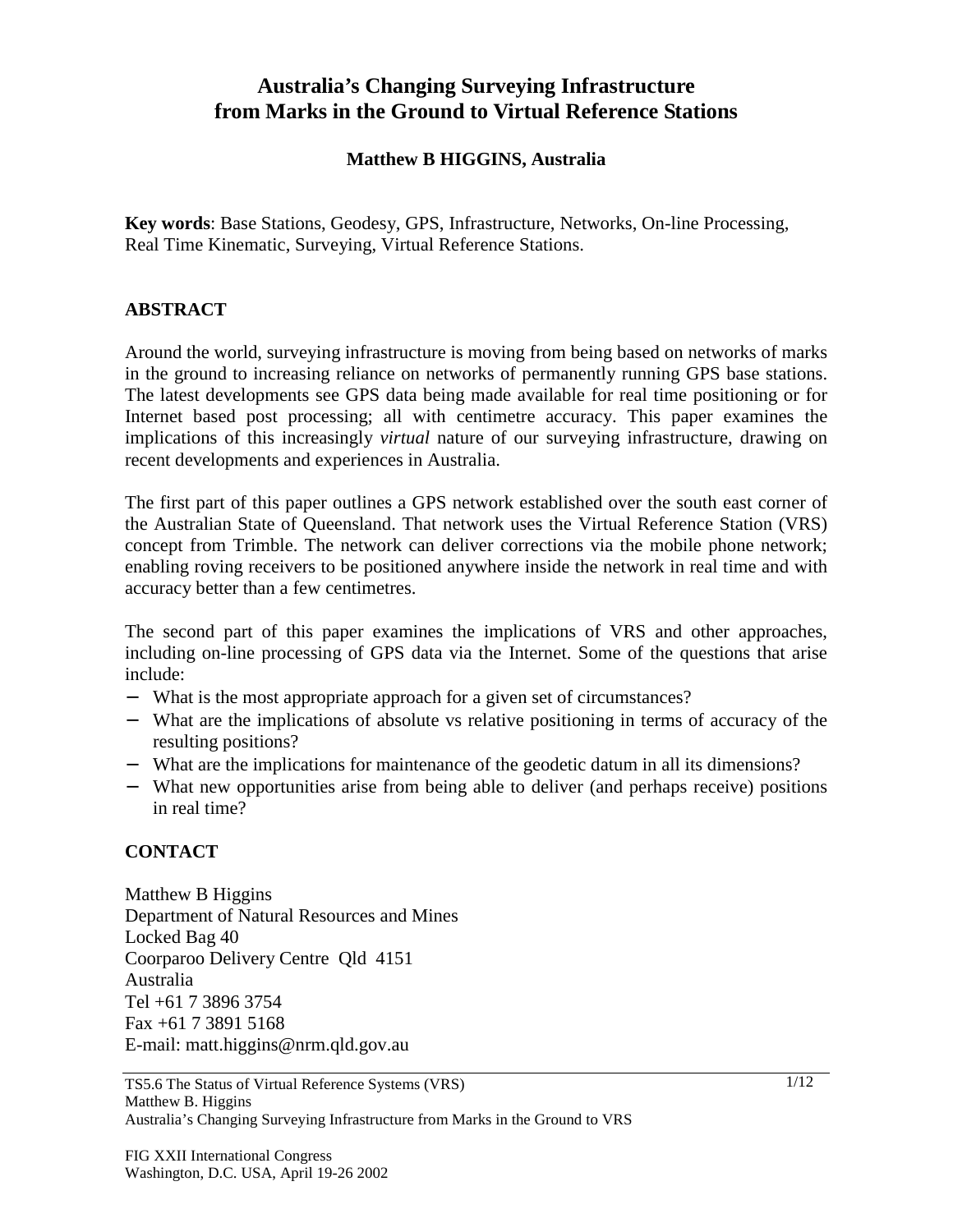# **Australia's Changing Surveying Infrastructure from Marks in the Ground to Virtual Reference Stations**

### **Matthew B HIGGINS, Australia**

## **1. THE VIRTUAL REFERENCE STATION CONCEPT**

The Virtual Reference Station (VRS) concept from Trimble is an extension of the real time kinematic (RTK) technique. With RTK, one can establish a reference station at a known point and broadcast the data from the reference receiver to roving receivers. Processing at each roving receiver combines the reference and rover data. Only a few tens of seconds of data are typically required to fix the ambiguities associated with the GPS phase data observable and compute a GPS baseline. The ability of RTK to yield centimetre accuracy in real time is further revolutionising the productivity achievable with GPS.

VRS takes the productivity increase a step further by overcoming three main limitations of the current RTK technique. Firstly, operators no longer need to establish and run a GPS receiver and radio at their own reference station every time they want to work. Secondly, the use of mobile phone technology overcomes the limitation of the range of radio communications. Thirdly, multiple reference stations increase the redundancy and thus the confidence in the resulting rover positions.

The VRS concept involves permanently running GPS reference stations, at spacings up to 70km. They feed their GPS data to a central processing computer via a computer network. The central processing computer uses the reference station data to model spatial errors that limit GPS accuracy and generate appropriate corrections. From the user's perspective, a roving receiver makes a mobile phone call, supplying its approximate GPS position and requesting corrections. The central processing computer then generates corrections as though there was a reference station at the coordinates of the rover's approximate position and the rover is positioned relative to that *virtual reference station*.

For more information on the technical background to VRS see Vollath et al (2000a), Vollath et al (2000b) and Trimble (2000).

## **2. THE AUSTRALIAN VRS PILOT PROJECT**

The Department of Natural Resources and Mines (NR&M) is responsible for the surveying and geodetic infrastructure of the Australian State of Queensland. Given the potential of VRS, NR&M approached Trimble Australia and its local agent, Ultimate Positioning, to establish a pilot project (see Higgins, 2001a, Higgins and Talbot, 2001 and Higgins, 2001b). The location for the pilot VRS network is shown in Figure 1.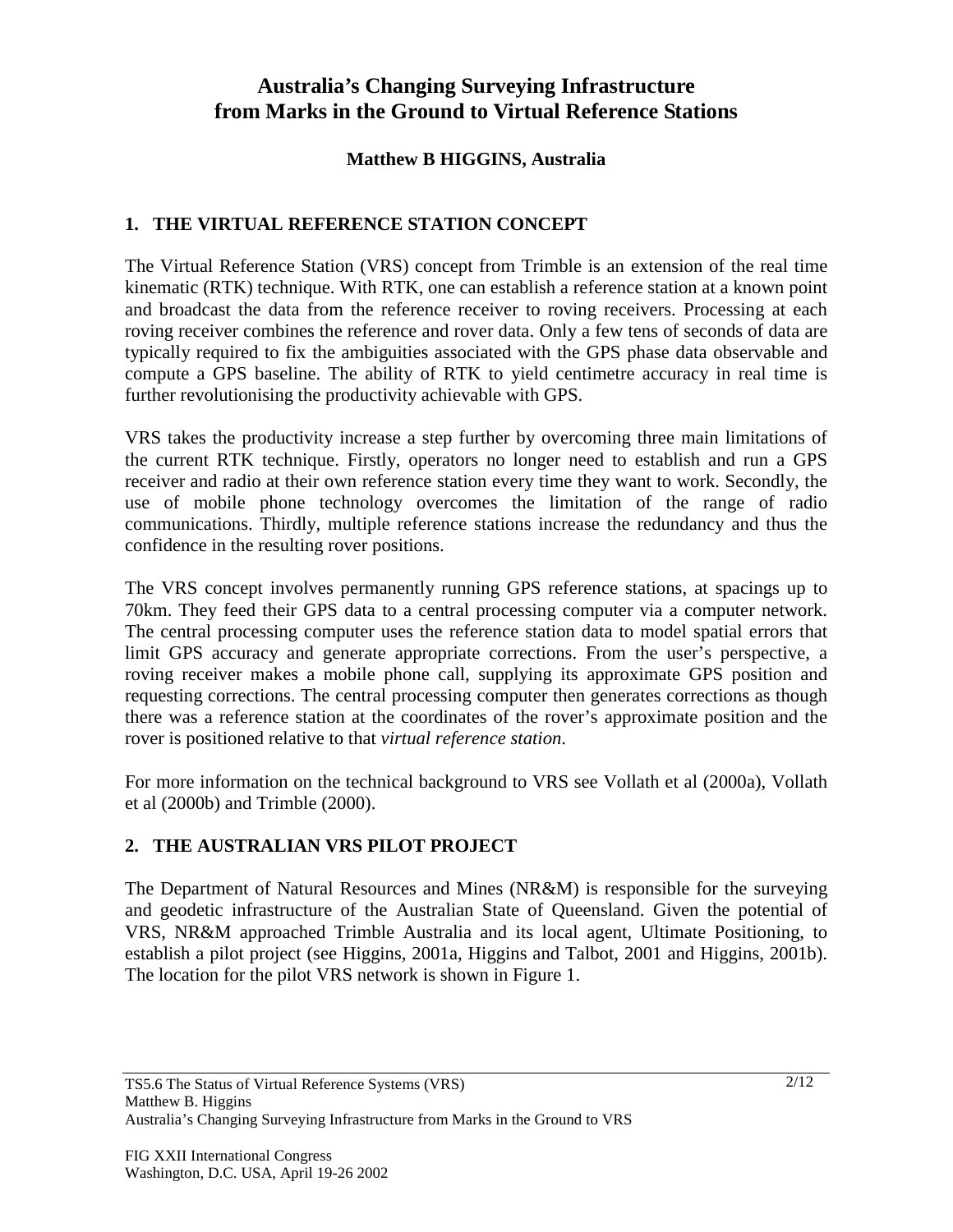

**Figure 1 Location of VRS Base Stations for the Pilot Project**

## **3. GOALS OF THE VRS PILOT PROJECT**

### **3.1 Goal 1: Establishing and Running the VRS Network**

The project successfully investigated the technical and financial aspects of:

- − Establishing Stations on NR&M Buildings
- − Connections between network base stations using WAN.
- − Connection of the GPS Network Control Centre to the mobile phone network.

For the GPS component, Trimble equipment was used at all sites. The Beenleigh site used the newly released 5700 receiver and Zephyr Geodetic antenna. 4700 receivers and choke ring antennae were used at the other sites.

## **3.2 Goal 2: GPS Rovers within a VRS Network**

The project also investigated the technical and financial aspects of running GPS rovers within a VRS network.

### 3.2.1 Results from Preliminary VRS Testing

In the testing reported in this paper, a given station was occupied with VRS multiple times and/or with multiple initialisations. After initialisation, 60 seconds of data was recorded for each occupation at a given station. The homogeneity of the existing geodetic network in the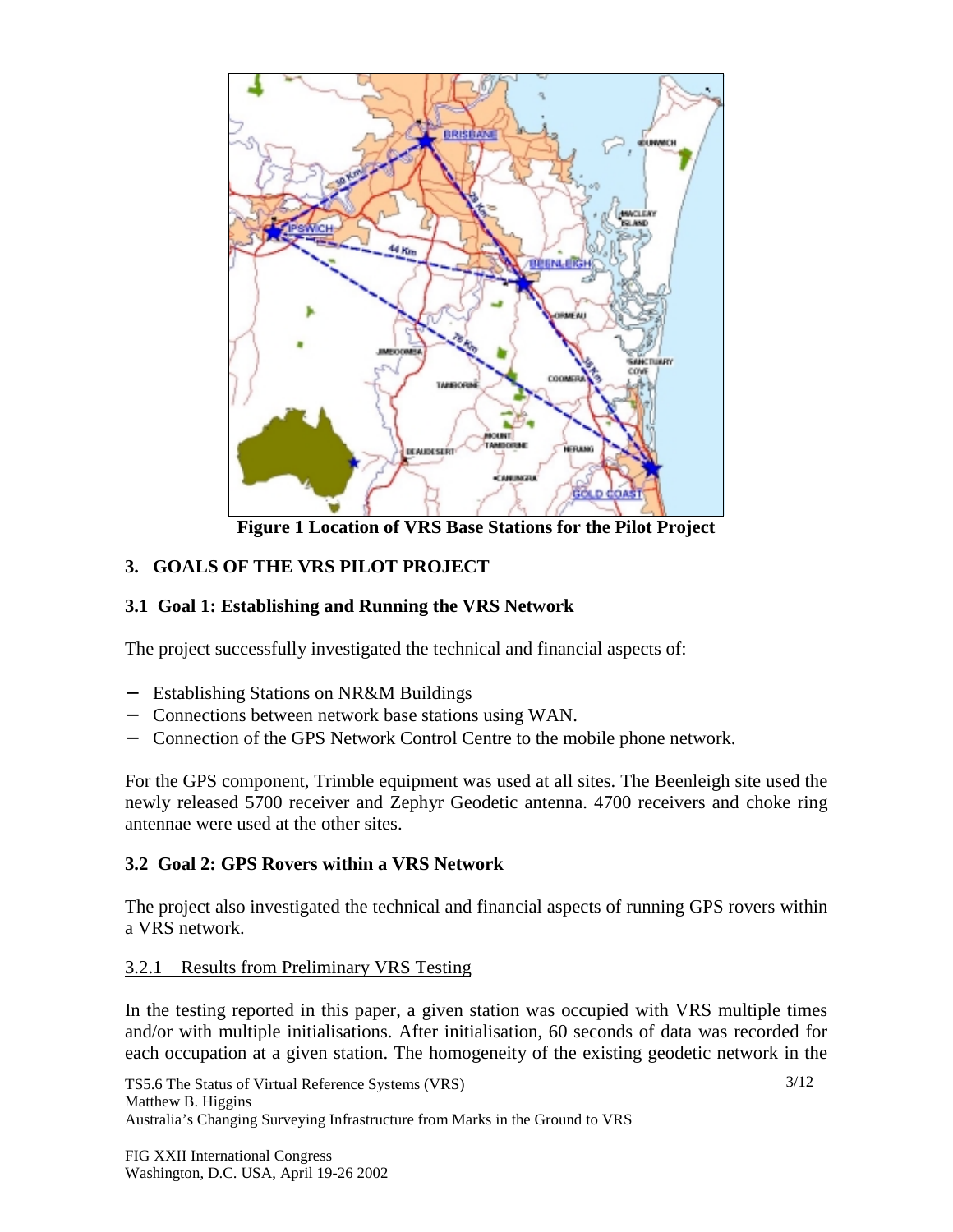Geocentric Datum of Australia enabled comparison to high quality three-dimensional coordinates (including consistent ellipsoidal height). Another critical point that was noted was the time taken to initialise.

For this preliminary testing many aspects of the network and software were still being tested and tuned and there was a deliberate effort to test at the limits of the system. Additional characteristics of this testing were:

- − 115 occupations over 2 weeks; reduced to 106 after outlier rejection
- − 6 control stations were used; 3 inside network and 3 outside.
- − 52 of the occupations were while Beenleig1h was in the network as a base.
- − 63 were with Beenleigh as a rover and all rovers using the large surrounding triangle.
- − Given that, nearest base ranged 8 to 30km from new stations, with an average of 18km.

|                           | <b>Horizontal Distance</b> | <b>Absolute Height</b> | <b>3D Vector</b> |
|---------------------------|----------------------------|------------------------|------------------|
| <b>Mean</b>               | 0.032m                     | 0.040m                 | 0.054m           |
| $0.01 + X$ ppm            |                            |                        | 2.9              |
| <b>Standard Deviation</b> | 0.014m                     | 0.031 <sub>m</sub>     | 0.029m           |

### **Table 1 Results from Preliminary Testing with 6 Stations**

## 3.2.2 VRS Initialisation Testing

For the preliminary testing above, the average initialisation time was 2 minutes and all reported occupations were less than 5 minutes. There were other occupations where initialisation time was more than 5 minutes and the initialisation was restarted. Many of those occurrences were while experimenting with various hardware or software configurations.

There are many variables that can affect initialisation time during the type of field-testing outlined in the previous section. These include time dependent variables such as number of satellites and their geometry as well as site dependent variables such as multipath conditions, RF interference and GSM signal strength. Therefore, a more rigorous test of initialisation time was conducted by running Beenleigh as though it was a rover and with the VRS corrections being generated using the large surrounding triangle. The receiver was set to initialise, record for 5 seconds, then re-initialise and repeat this process for 15 hours.

- − With 5 or more satellites there were 510 initialisations taking an average of 1.7 minutes.
- − With 7 or more satellites there were 426 initialisations taking an average of 1.3 minutes.

# 3.2.3 Ipswich City Council VRS Testing

An operational test was conducted in conjunction with Ipswich City Council (ICC) to observe 36 survey marks north east of Ipswich with all stations just outside the triangle, by 3 to 10km. The direct distance to the Ipswich reference station ranged from 5.7 to 12km. On those marks where fast static was also observed, a total of 93 occupations were made using VRS. 10 occupations were rejected as outliers and for the remaining 83 occupations: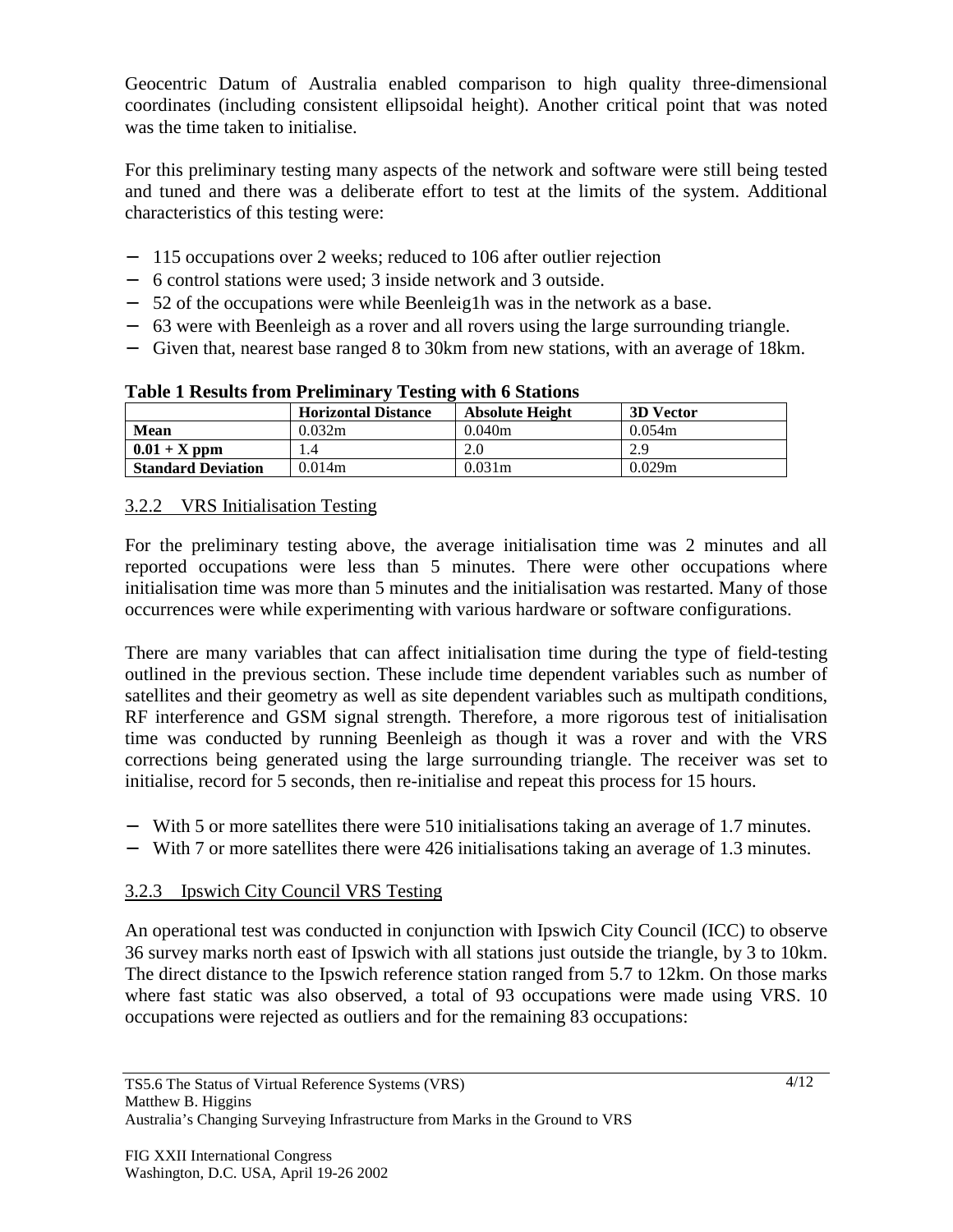- − The mean longitude residual was 0.001m with a standard deviation of 0.013m
- The mean latitude residual was  $0.001$ m with a standard deviation of  $0.014$ m
- The mean ellipsoidal height residual was 0.015m with a standard deviation of 0.036m

While the ICC surveyors had previously rented GPS equipment for fast static work, none had used Trimble equipment before. They were given a brief written procedure and 20 minutes of instruction on VRS. Even so, both ICC parties occupied all 36 marks in 8 working hours.

It should be noted that there were 4 stations where initialisation time was significantly worse than normal. It was found that they were where the GSM signal coverage map showed that it was not suitable for a handheld mobile phone and recommended a vehicle mounted phone with external antenna.

Despite this, for all occupations by all parties, 50% of initialisation times were less than 50 seconds and 95% were less than 130 seconds. In terms of productivity, travelling time between the stations (at an average density of 700m) was the major limiting factor, rather than initialisation time.

### **3.3 Goal 3: Business Viability**

As well as the technical aspects, the project investigated the business viability of VRS. A detailed business case has been produced with assistance from an external accounting and business development firm. Involving key players in government and industry in the fields of surveying, earth moving, mining and agriculture facilitated sound assessment. The business case identified establishment and running costs, potential users and applications, risk management issues, charging models and potential revenue streams. NR&M management has now approved the business case and work has begun on the transition from the pilot to a commercial VRS service in South East Queensland.

### **4. GPS BASE STATION APPROACHES OTHER THAN VRS**

The implications for survey infrastructure from GPS base station approaches like VRS will be investigated in remainder of this paper. However, it is first necessary to realise that there are approaches other than VRS that are also useful in certain situations. Two other examples will be used.

The first example, that can significantly impact how survey infrastructure should be approached in certain situations, is the on-line processing service offered by the Australian Federal Government and known as AUSPOS (see Dawson et al, 2001). As a brief description for the purpose of this paper; the service is free and uses data from the worldwide set of base stations run under the auspices of the International GPS Service (IGS). A user simply gathers data with a single GPS receiver (of suitable quality) and submits it to the AUSPOS web site where the data is post processed, after which results are emailed back to the user. The achievable accuracy depends on the amount of data gathered and submitted by the user. The minimum observation time from which AUSPOS will accept data is 1 hour. The expected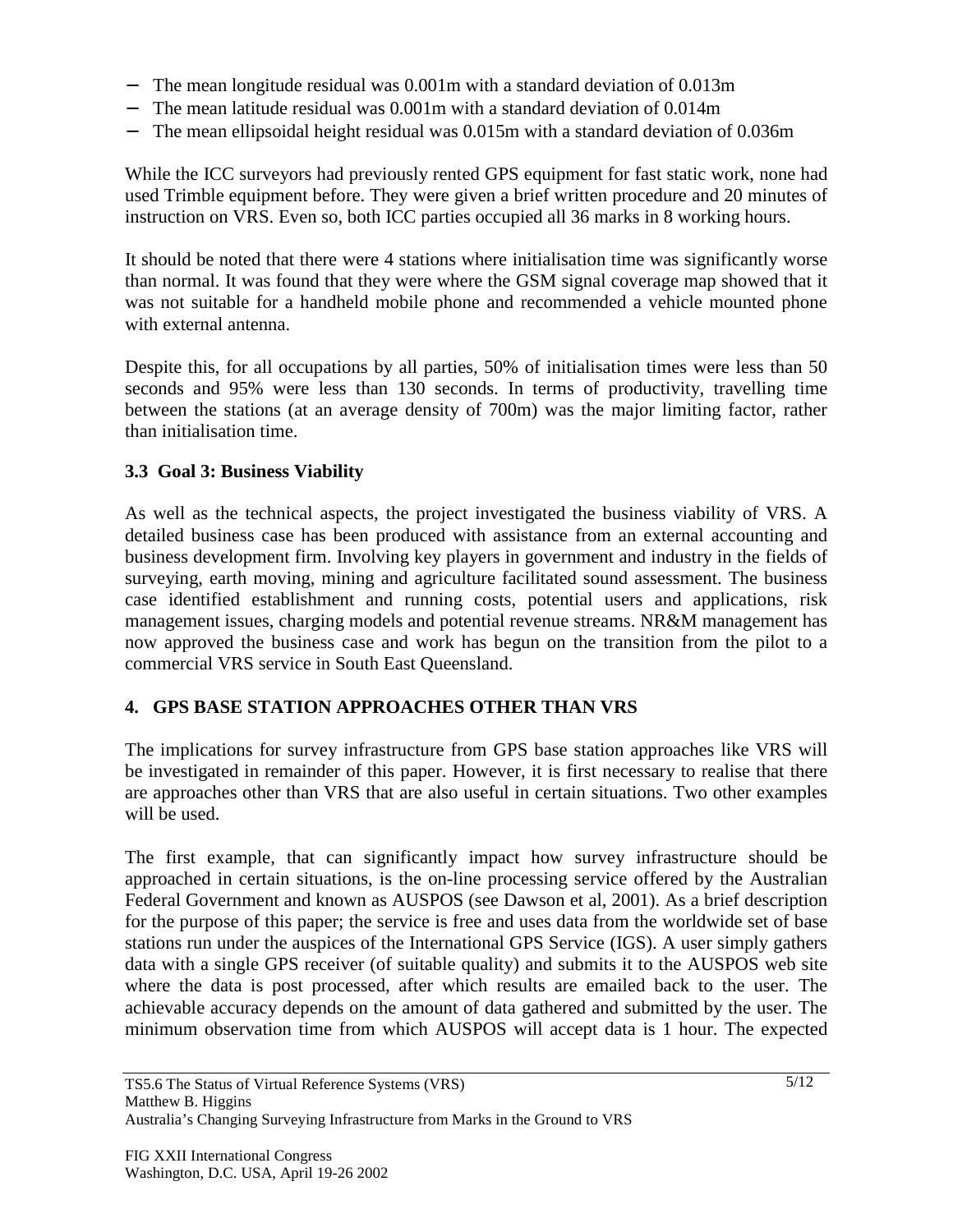accuracy from the minimum recommended observation time of 6 hours is 1cm horizontal and 2cm vertical.

Another example of a base station approach is the network of permanent GPS base stations in the Australian state of Victoria known as GPSNet (see Hale and Mowlam, 2001). The network has the capability to support varying approaches. In its basic form, GPSNet supports users doing their own post processing of their GPS rover data to obtain centimetre accuracy. However, it also has the potential to be augmented to enable single station RTK and, in areas with sufficient station density, to enable VRS.

# **5. IMPLICATIONS OF INCREASINGLY VIRTUAL INFRASTRUCTURE**

The paper now examines the implications of these base station approaches and the trend to an increasingly virtual surveying infrastructure. The questions that arise are especially relevant for agencies responsible for supplying and maintaining the surveying infrastructure. However, such questions are also of interest to the users of the infrastructure. Some of the questions lead to problems that will need to be addressed while some are opportunities that arise from being able to deliver the infrastructure in new and timelier ways.

## **6. THE MOST APPROPRIATE APPROACH**

### *What is the most appropriate approach for a given set of circumstances?*

In some circumstances, the AUSPOS on-line processing may offer a viable alternative to the traditional approach of connecting to the local geodetic network. From a user's perspective, the decision on which approach to use will be based on efficiency.

The AUSPOS on-line processing service will deliver the geodetic datum with sufficient accuracy for most types of projects, given sufficient GPS occupation time on the new stations. The alternative is the traditional approach of using GPS to connect to sufficient marks in the local geodetic network. In remote areas, it is not viable to supply a geodetic network with a high density of ground marks. For example, in remote areas of Queensland, high quality GPS derived ground marks are at a nominal density of 75 to 100km. In such areas, connecting to two or three marks will require significant field time for travel and for GPS baseline observation time. The total time may amount to a day or more. The number of GPS receivers available may also be a limitation. In many cases a 12 to 15 hour occupation time, say overnight, processed with the AUSPOS on-line approach may give a comparable result and be an attractive logistical alternative to using ground mark infrastructure.

At the other end of the scale are high activity areas where the infrastructure must deliver the geodetic datum in real time or with post processing of GPS occupation times measured in minutes rather than hours. Currently, users typically establish temporary RTK base stations or use the fast static technique and require geodetic networks with densities ranging from 5 to 25km. Given that users often tend to be clustered in areas of development, a significant percentage of users could also be serviced by well placed permanent GPS base stations supporting fast static post processing. The current configuration of the Victorian GPSNet is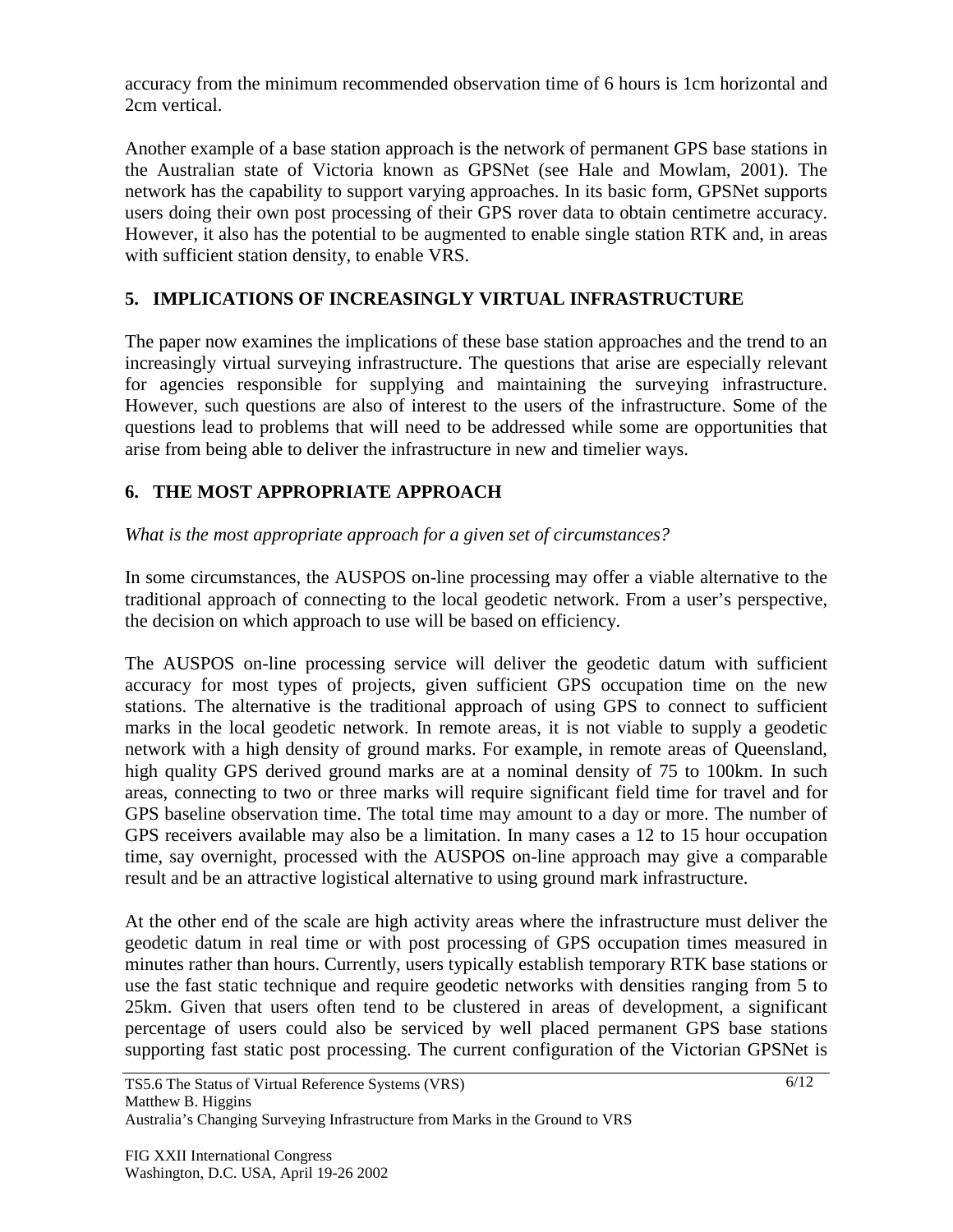an example of an approach that can offer a viable alternative to ground mark infrastructure for many applications.

In high activity areas, a permanent RTK service can become viable. This approach can be as simple as servicing a radius around a single base station (for example in a regional city). In other cases the number of users and physical size of the area may justify the establishment costs of a networked RTK approach, such as VRS.

Even with all these new options, there will be areas where none is viable. In those cases, it may be most efficient to run individual GPS surveys that continue to rely on traditional geodetic ground marks. These will typically be those areas that are less remote but still rural in nature and where survey activity is only occasional.

Even in areas where these new options are viable, suppliers of the infrastructure will still need to consider whether ground mark infrastructure can be totally replaced. There may still be a need for a transition period when the infrastructure continues to support users who may be slower to take up these new techniques.

# **7. ABSOLUTE VS RELATIVE ACCURACY**

*What are the implications of absolute vs relative positioning in terms of accuracy of the resulting positions?*

Approaches to surveys based on GPS base stations lead to what can be thought of as *absolute* positions within that particular network. Questions then arise about the accuracy of new stations relative to nearby stations. Those nearby stations may be established using the same technique or they may be previously existing geodetic network stations.

Existing geodetic stations tend to have good relative accuracy within their network. However, when comparing to a position from AUSPOS one needs to consider the full propagation of error through a hierarchy of geodetic networks back to the IGS stations used in the AUSPOS solution. For example, for the Queensland 100km GPS network, the relative accuracy is typically better than 5cm. However, taking into account its connection to the 500km network and its connection to the IGS stations may give a total uncertainty larger than 10cm.

In the case of VRS, each initialisation has an accuracy of 1 to 3 cm (horizontal). That needs to be considered when comparing positions derived from different initialisations. On the other hand, it must be remembered that a set of positions derived under the same initialisation may have internal relative accuracy better than the absolute accuracy of the set as a whole.

Such issues will vary on a case-by-case basis and need careful consideration to ensure the final positions have sufficient absolute and relative accuracy to meet the requirements of the project.

From a broader perspective, this increased mixing of absolute and relative positions will have implications for the management of spatial data generally. For example, this has been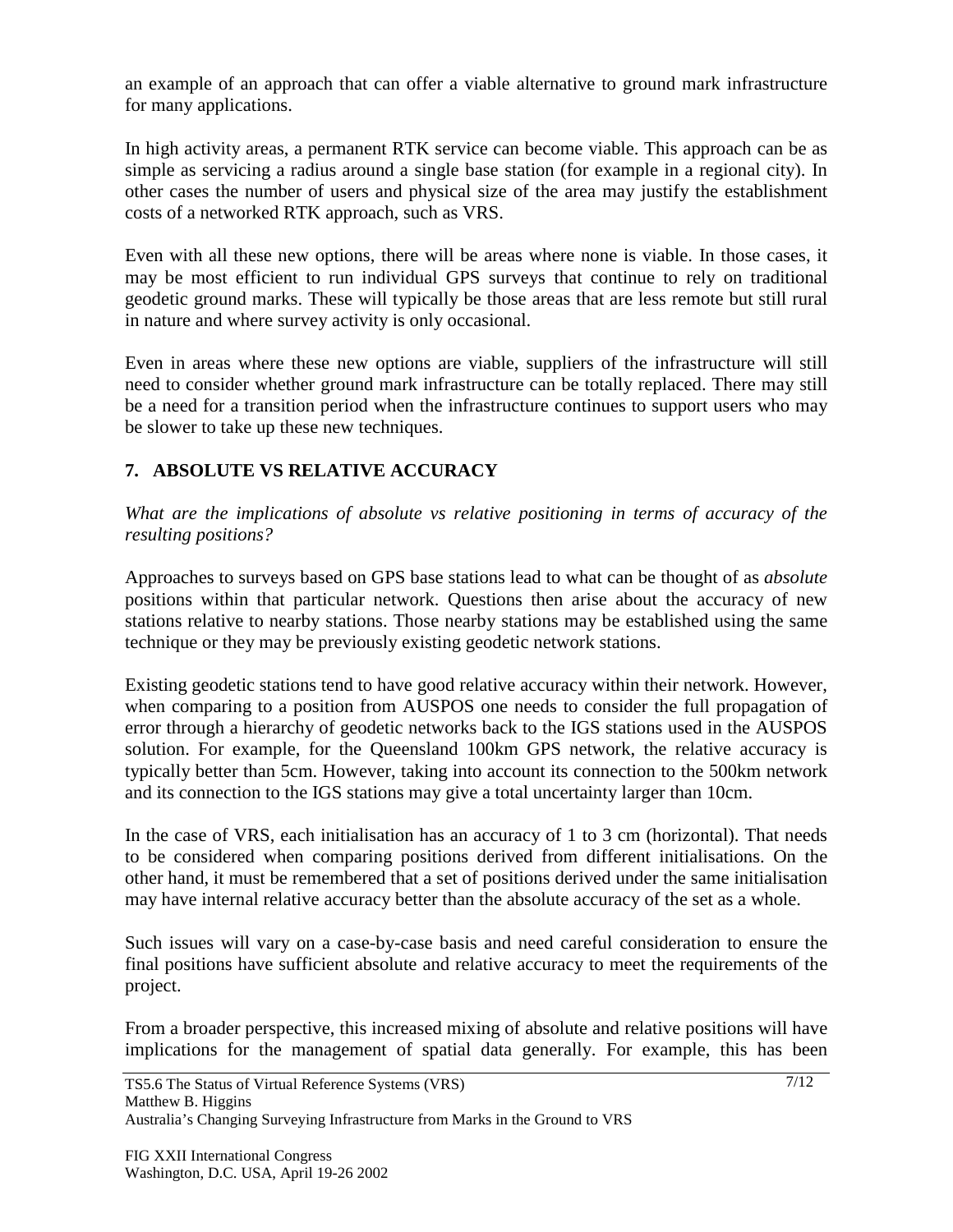recognised in spatial data standards currently emerging in Australia, which provide better ways of stating accuracy.

### **8. IMPLICATIONS FOR MAINTENANCE OF THE GEODETIC DATUM IN ALL ITS DIMENSIONS**

### *What are the implications for maintenance of the geodetic datum, in all its dimensions?*

The absolute nature of these base station techniques raises possibilities for differences in how the datum is realised in an area. Such differences in realisation can arise at either the reference or rover stations. For horizontal coordinates in Australia, the impact of this issue is lessened by the high accuracy and homogeneity of the Geocentric Datum of Australia (GDA).

AUSPOS computes in the latest version of the International Terrestrial Reference Frame (ITRF) and at the current absolute position of the tectonic plate. When the user's position falls in Australia, it is then transformed back to GDA94 (in space and time) based on knowledge of the reference station positions in both frames. That process deals with the transformation at better than the typical noise in the resulting position of the user's receiver.

A similar issue can arise with VRS networks; albeit at a different scale. The coordinates of the physical VRS reference stations need to be consistent at the 1cm level if the VRS software is to model the GPS errors well enough to provide centimetre accuracy corrections to rovers. In the case of the South East Queensland pilot VRS network there was a distortion in the underlying GDA network of 3cm in the 50km of longitude covered by the VRS network. While 3cm is well within the working error of the underlying geodetic network (less than 1 part per million) it is larger than desirable for generating optimal VRS corrections. To get full accuracy and reliability from the VRS network it was necessary to use improved reference station coordinates. At the Ipswich station, that effectively created a variation on the published GDA94 datum in that area, albeit at only the centimetre level. This would be a much more significant issue if the underlying network had larger distortions than is typical of GDA94, as would be the case for establishing VRS in many other areas of the world. Because VRS works on knowing the location of the rover, it is possible to model any such distortion across the VRS network coverage and correct the position of the virtual reference station before it is broadcast to the rover.

As a general comment then, these datum definition issues can be minimised if the service provider considers them carefully. The issue of absolute vs relative accuracy affecting the roving receivers (outlined in the previous section) is likely to be a greater cause of variations with the horizontal datum in an area.

However, it is important to note that all of the above comments about accuracy and about realisation of the datum are much more manageable for horizontal coordinates than for orthometric heights. Variations in the horizontal tend to be geometric in nature and can be managed through a combination of careful selection of reference station coordinates and/or parameters in the processing. On the other hand, variations in orthometric height are more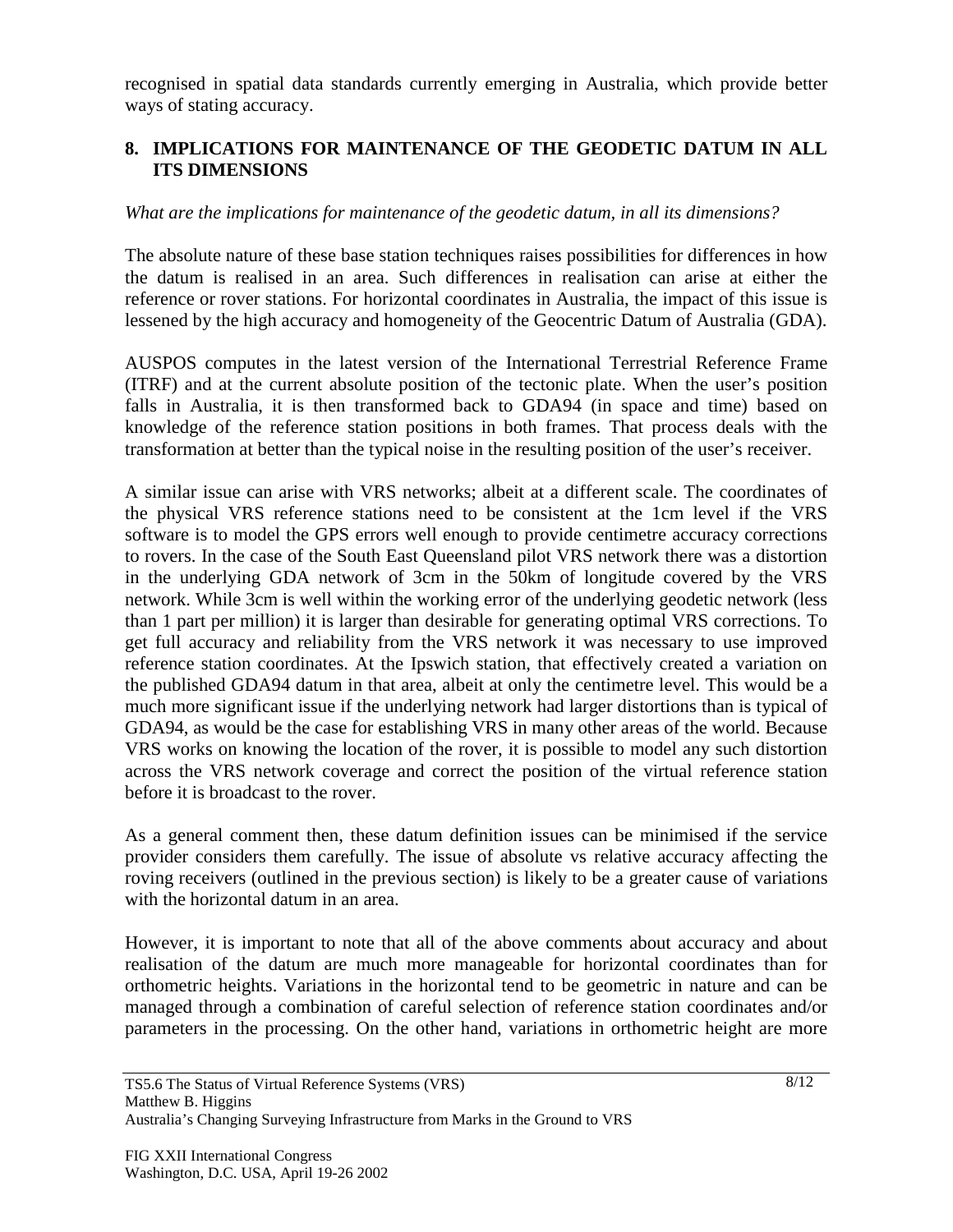dependent on physical factors that can vary across the network coverage area in a way that is less predictable than for horizontal.

At the national scale covered by AUSPOS, the variation between the standard AUSGEOID98 model and the base of the Australian Height Datum (AHD) can amount to more than 1m. Even at the scale of the South East Queensland VRS network, the variation can be greater than 0.2m. The best way to account for this is to create a model of the residual variation surface and add it to the geoid model.

In the case of VRS, such a model could be applied to the height of the virtual reference station or the roving receivers could apply it to their computed positions (but not both). In South East Queensland, the underlying geodetic network has a large sample of stations that have both orthometric height and ellipsoidal heights derived from static and fast static GPS observations. That facilitates development of a model of the residual variation.

For AUSPOS a model of this residual variation is required for the whole country. While some work has begun on this, with coordination through the Inter-Governmental Committee on Surveying and Mapping, it will be some time before it will have national coverage. Once such a model is available it could be applied to the user receiver's position as a step in the AUSPOS processing, similar to the transformation between ITRF and GDA. However, until then, users must be aware that the heights above the geoid that come from AUSPOS may vary from local AHD by more than 1m.

In terms of the fourth dimension, time, base station approaches bring an advantage by enabling constant monitoring of the stability of the reference frame. The issue of stability, when viewed internal to Australia (ie within the frame of GDA94) relates to the physical stability of the reference station monuments and to their relative positions. When viewed external to Australia, stability relates to issues such as plate tectonics. The fact that this monitoring of stability can be built into the process is an improvement over ground mark based geodetic networks where any movements go unnoticed until the network, or parts of the network are remeasured from time to time.

## **9. NEW OPPORTUNITIES**

*What new opportunities arise from being able to deliver (and perhaps receive) positions in real time?*

The virtual approaches to infrastructure afforded by GPS bases stations will raise issues like those outlined above and they will need careful consideration. However, it must be remembered that these new approaches also bring many new opportunities. The most obvious ones are the efficiency they bring to the delivery of surveying infrastructure but, in the broader context, they also facilitate new areas of business.

Systems such as VRS bring the ability to deliver the geodetic datum with centimetre accuracy directly to users in real time. While survey efficiency is an obvious beneficiary, the real pay offs come in machine control applications such as earth moving, mining and precision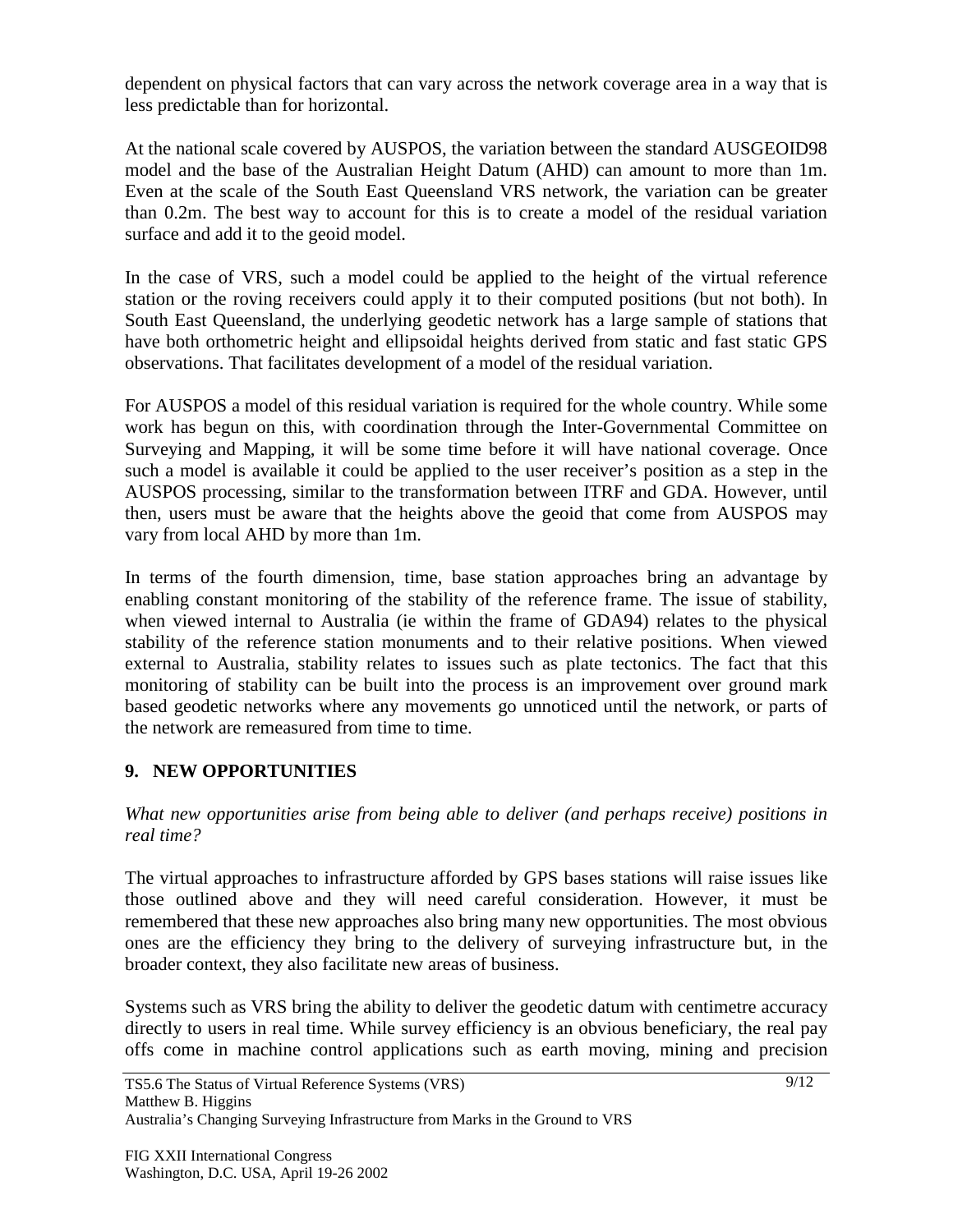agriculture. In those applications, operating costs are high and any improvement in efficiency can bring significant cost savings.

Looking broader still, Location Based Services (LBS) are gaining momentum. These involve delivering products and services tailored for a user's location. While many of the applications do not require centimetre accuracy, availability of GPS base station services can facilitate development of enhanced applications.

In the simplest forms of LBS, the user down loads data of interest into a location-enabled terminal; such as a personal digital assistant (PDA) combined with a GPS receiver. The terminal matches data with location as required. The next step in sophistication is to add wireless communications and for a central server to broadcast data to the user terminal in real time. The highest level of sophistication comes from two-way communications where the user terminal can send its position back to the central server that then broadcasts data specifically tailored to that user's needs and location.

The use of GSM communications in VRS enables this highest level of sophistication because the roving receiver sends its location to the control centre computer every 2 seconds. Also with VRS, once the rover has initialised, the reported positions are accurate at the centimetre level. It would be possible to augment a VRS system to stream data to the users based on their location. While many LBS applications do not require centimetre accuracy, VRS may enhance opportunities in applications such as real time facilities management and maintenance.

## **10. CONCLUSION**

Surveying infrastructure has moved from a reliance on networks of ground marks to increasing reliance on permanently running GPS base stations. The latest services include real time positioning based on the Virtual Reference Station (VRS) concept and Internet based post processing. Many implications arise from this increasingly virtual approach to the provision and use of surveying infrastructure.

Surveys using these new services will increasingly sit among the existing infrastructure based on ground marks. For users, it is important to decide on the most appropriate approach for a given set of circumstances. Usually it will come down to the most efficient approach, which often comes down to the time for a given survey using one approach or another. In some remote areas, Internet based post processing relative to distant base stations may turn out to be more efficient than surveys connected to the closer ground mark infrastructure. In many high activity areas, VRS will become viable. In the less dynamic rural and regional areas between, base station approaches may not be viable and existing ground mark infrastructure may continue to be the best way to service the occasional RTK and fast static surveys that occur.

Surveys from distant GPS base stations in and around existing networks of ground marks can lead to a mixing of varying levels of absolute and relative accuracy. Providers and users of the infrastructure need to be aware of the problems of such mixing. The effect will vary on a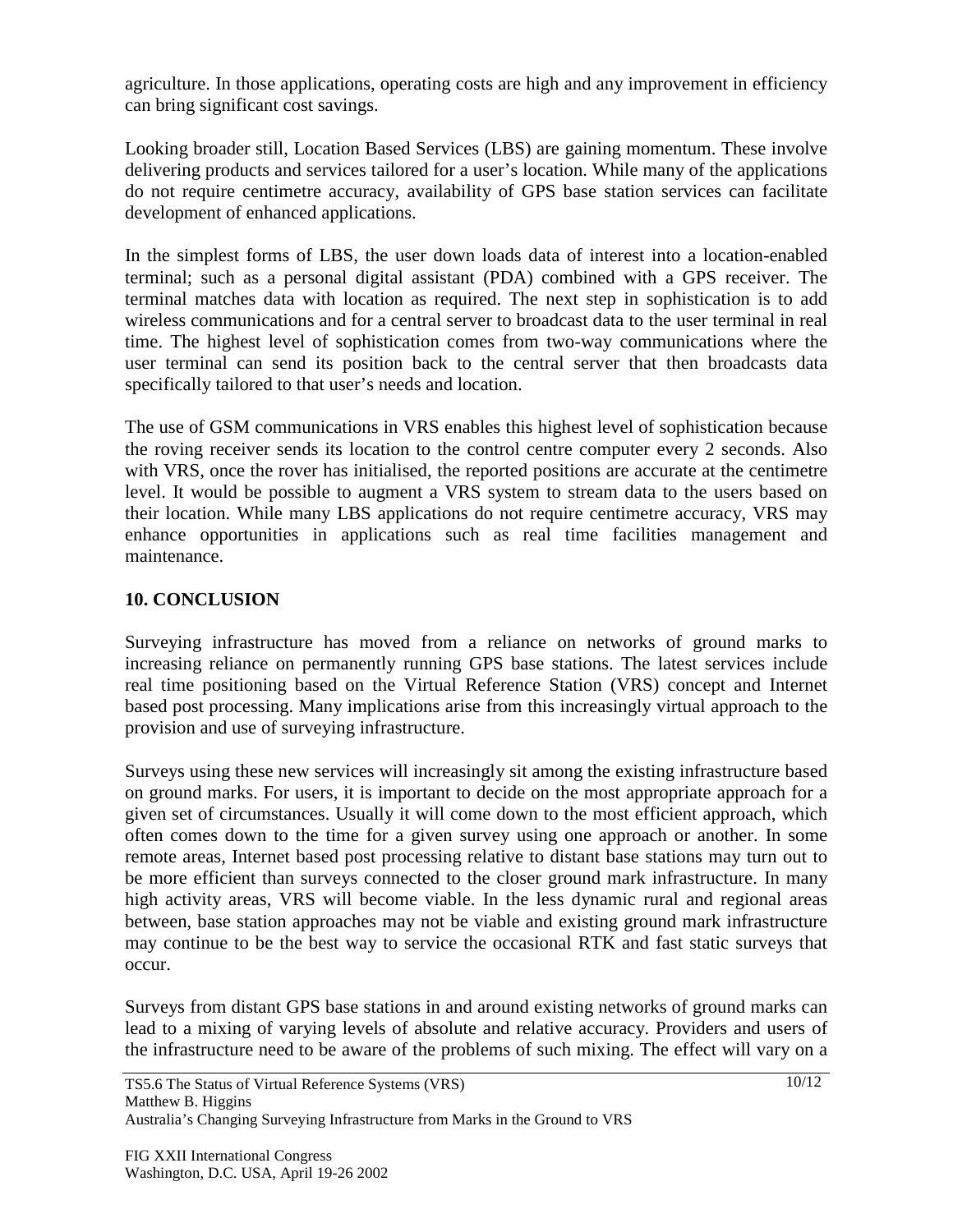case-by-case basis and needs careful consideration to ensure the final positions have sufficient absolute and relative accuracy to meet the requirements of the project. There is also a need for more careful attention to and better ways of stating accuracy.

Wider use of GPS base stations will also affect realisation and maintenance of the geodetic datum in all its dimensions. Absolute vs relative accuracy issues are likely to be the most significant cause of variations with the horizontal datum in an area but local datum distortions will need consideration. Variations in the horizontal tend to be geometric in nature and can be managed through a combination of careful selection of reference station coordinates and/or parameters in the processing. However, variations in orthometric height are more dependent on physical factors that can vary across the network coverage area in a way that is less predictable than for horizontal. Services promising centimetre accuracy need to consider ways to model such vertical distortions and deliver them efficiently to the user.

While the virtual approaches to infrastructure afforded by GPS bases stations raise some problems, they will also bring new opportunities. The most obvious ones are the efficiency they bring to the delivery of surveying infrastructure. However, the greater pay-offs could be for whole new areas of business in the growing field of Location Based Services where specifically targeted information will be matched with positions being delivered and received in real time.

Discussion of all these issues is an important step in developing appropriate models for surveying infrastructure in the 21st century.

### **ACKNOWLEDGMENT**

The author wishes to acknowledge the support of the management and staff of the three partner organisations in the VRS pilot project (NR&M, Trimble and Ultimate Positioning). Their work has been crucial to the establishment of the network and the field-testing. Acknowledgment is also due to the Ipswich City Council and other organisations that acted as testing partners during the pilot project.

### **REFERENCES**

- Dawson, J., R. Govind and J. Manning, 2001, *The AUSLIG Online GPS Processing System*, Presented at 2001 A Spatial Odyssey, the 42nd Australian Surveyors Congress, Brisbane, Australia, 25 – 28 September 2001.
- Hale, M. and A. Mowlam, 2001, *Using the Victorian Co-operative GPS Base Station Network*, Presented at 2001 A Spatial Odyssey, the 42nd Australian Surveyors Congress, Brisbane, Australia, 25 – 28 September 2001.
- Higgins, M.B., 2001a, *An Australian Pilot Project for A Real Time Kinematic GPS Network Using the Virtual Reference Station Concept*, FIG Working Week 2001, International Federation of Surveyors (FIG), Seoul, Korea 6 – 11 May 2001.
- Higgins, M.B. and N. Talbot, 2001, *Centimetres for Everyone: Initial Results from an Australian Virtual Reference Station Network Pilot Project*, SatNav 2001, The 5th